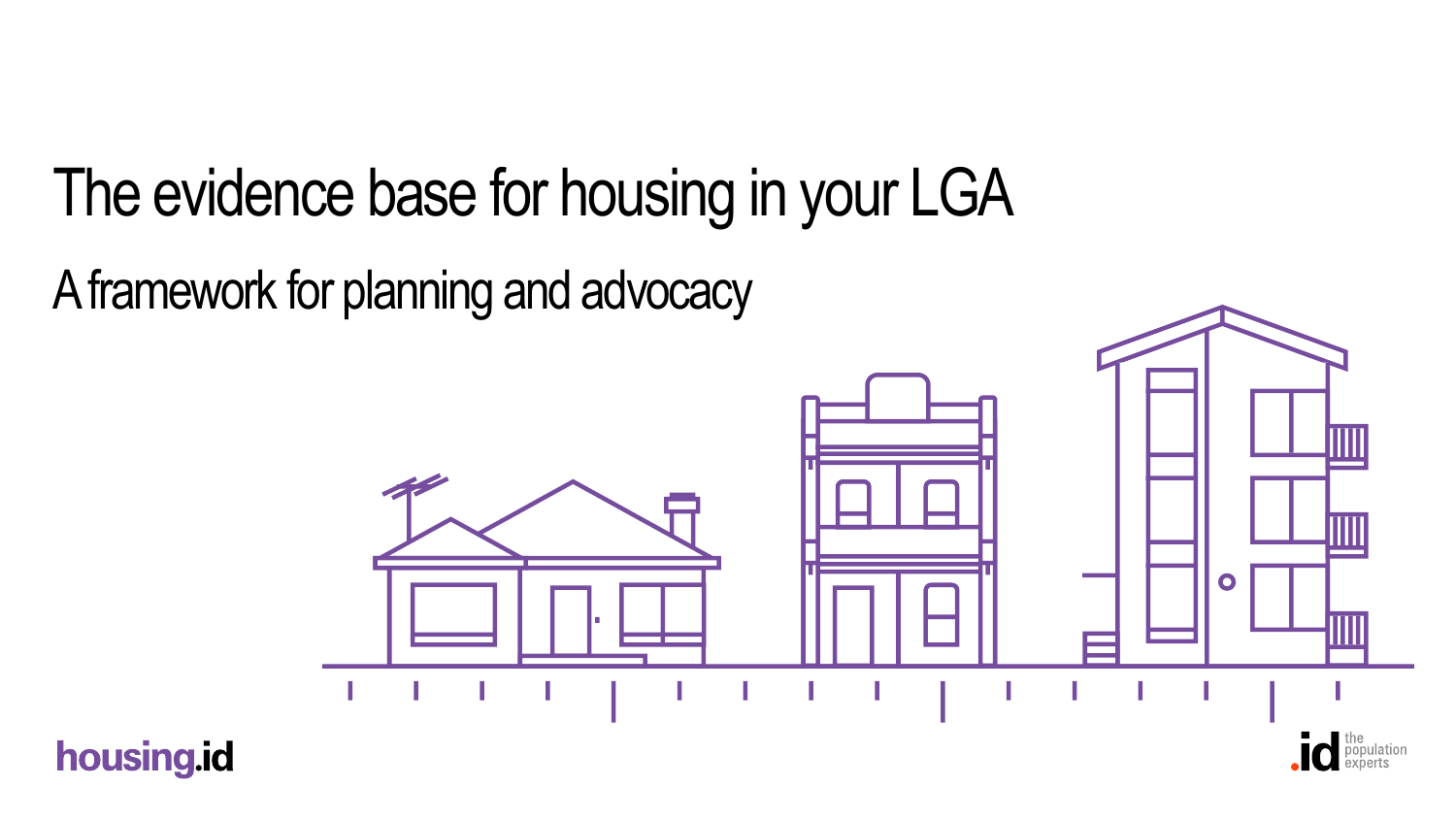## What we'll cover today

- What we heard in consultation with local Councils
- The framework we developed to structure a housing report
- Where you can find this data in our public resources
- Something to consider when you're reporting on 'housing stress'
- Where you can get our step-by-step guide



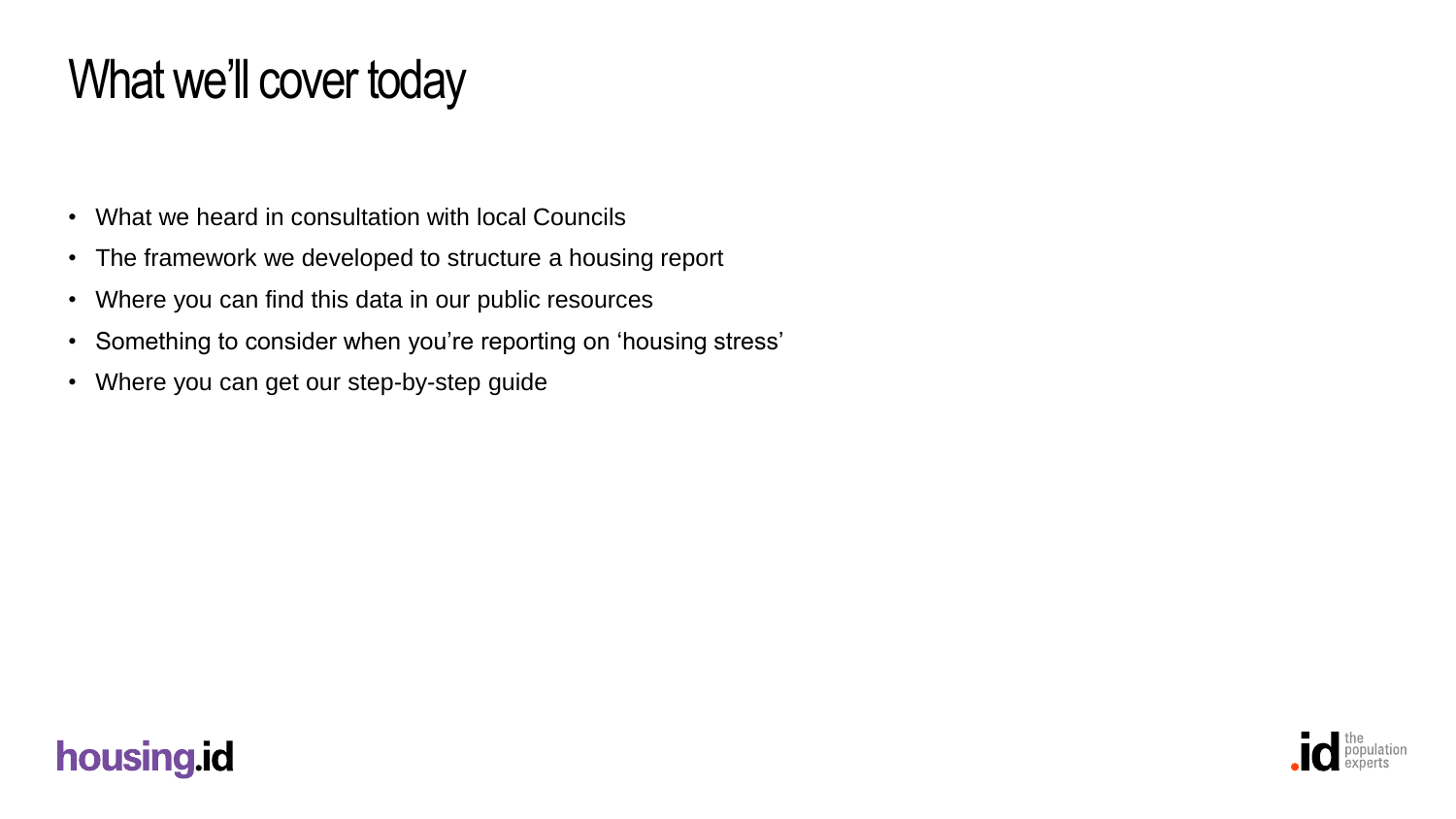## The Housing team at .id

Georgia Allan

Consultant with the housing.id team

A team specialising in housing at .id – the population experts

.id are known for our local area demographic and economic profiles

20+ years experience working with Councils to provide planning teams awith an evidence base for

- Housing policy
- Strategic planning
- Community engagement and advocacy



#### housing.id

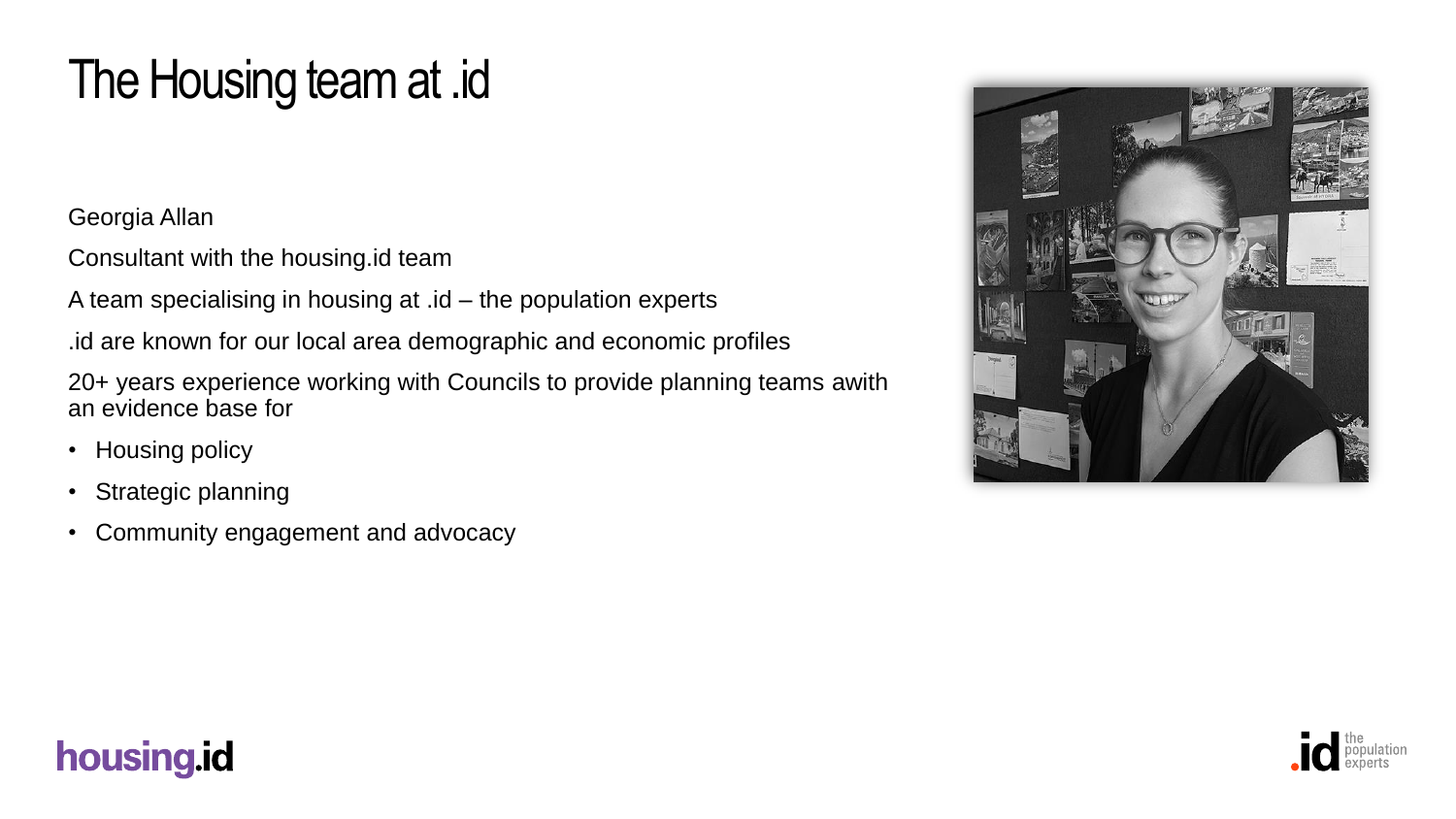

### What Councils find hard about housing reports

#### housing.id

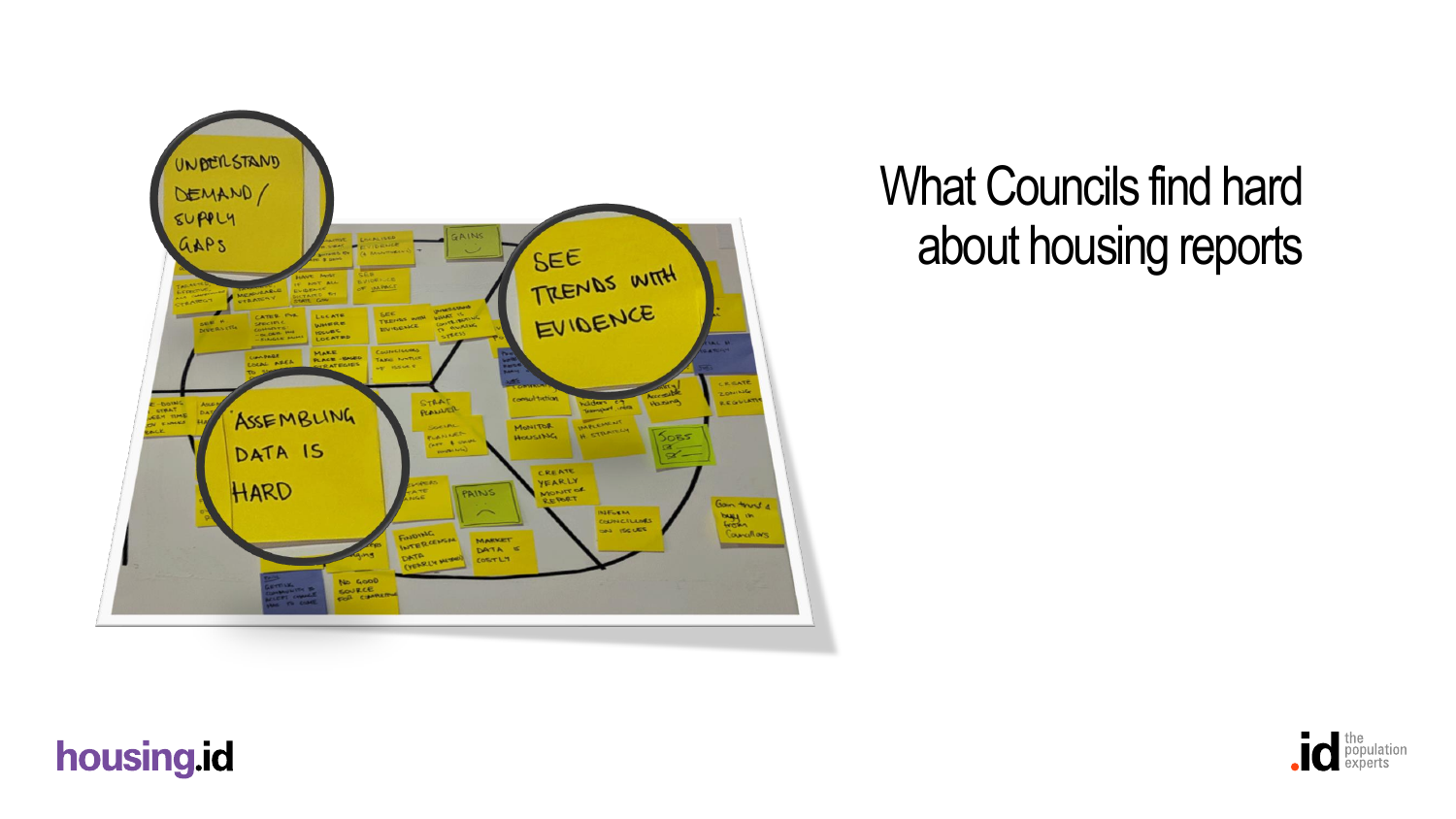#### Rather than take notes…



housing.id

#### The housing report starter guide

A free, step-by-step guide that helps you use the same framework we developed for housing.id to tell a clear story of housing, affordability, supply, demand and demographic changes in your area.

For a copy go to: bit.ly/housingid

Google

Q Housing .id starter guide

 $\mathbf{J}$ 

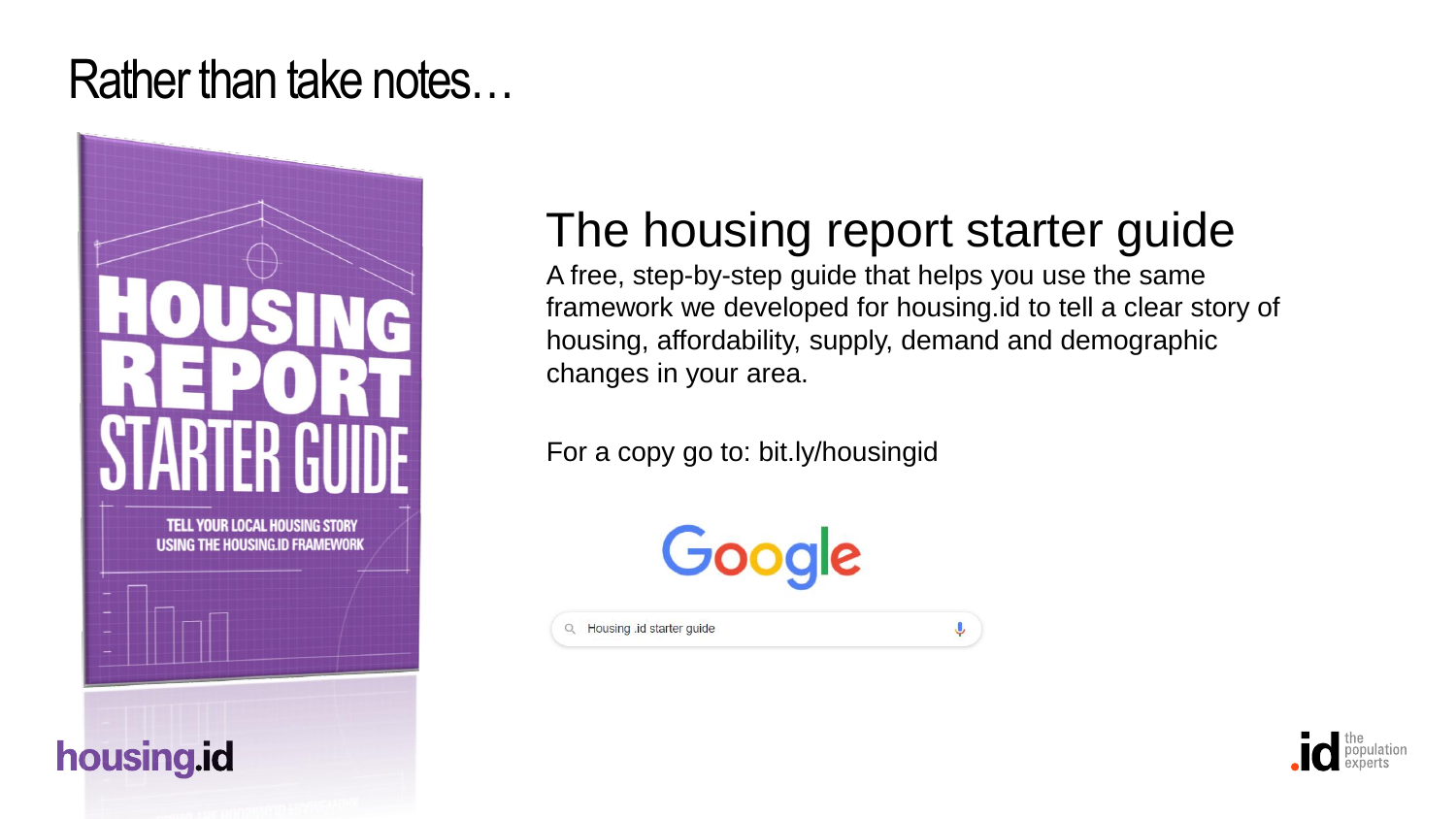### Where to find the data referenced in this tour



Find in-depth information for over 300 local government areas and suburbs in Australia and New Zealand

#### **Community profiles Population forecasts**  $\rightarrow$  $\rightarrow$ profile.id forecast.id Plan for future demand **Understand local communities Economic profiles**  $\rightarrow$ **Social atlases** economy.id atlas.id **Build strong local economies** Map community trends spatially

#### The demographic resource centre

[home.id.com.au/demographic](http://home.id.com.au/demographic-resources)resources

Get a copy of the guide for a link to an information page containing other



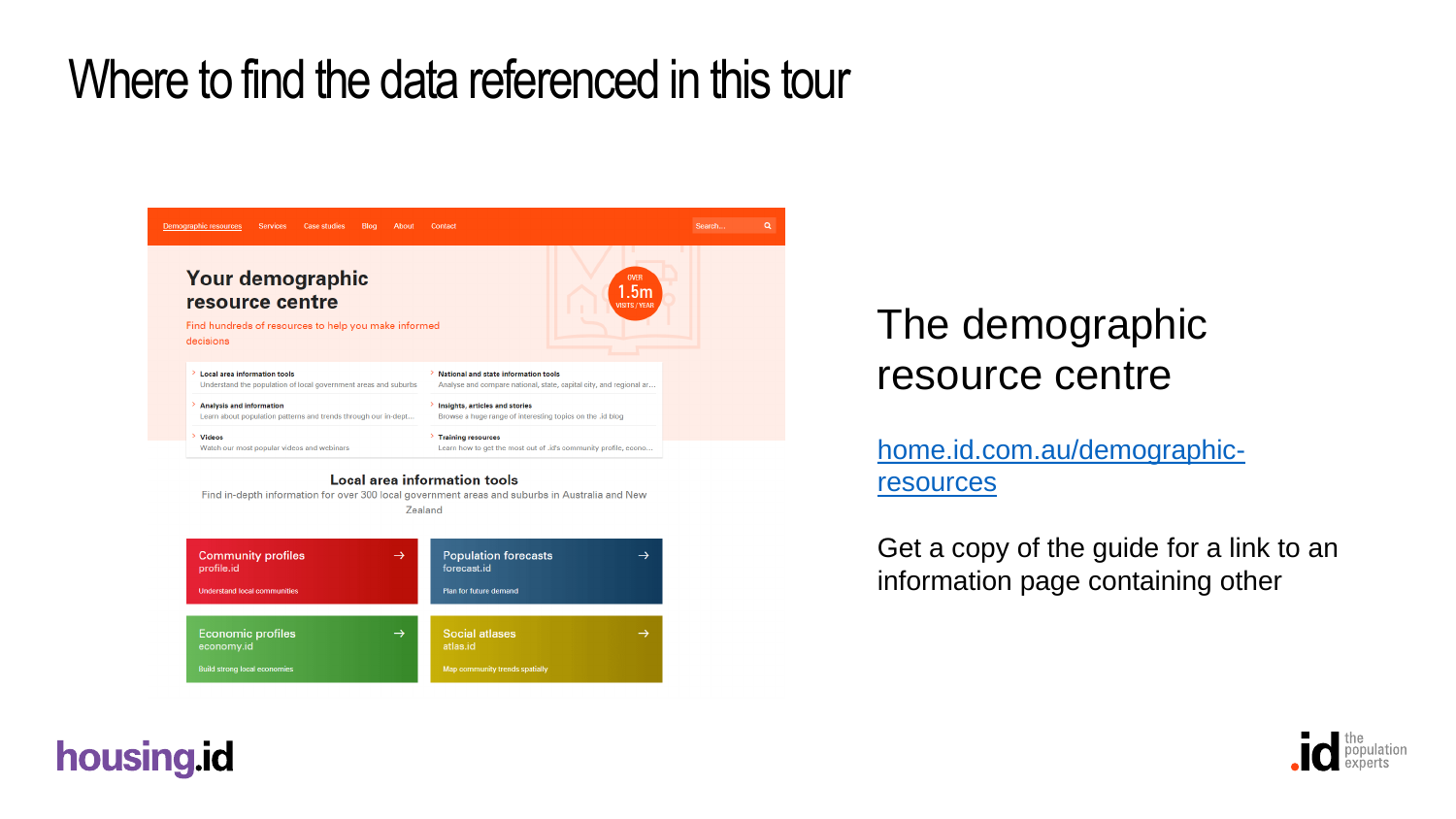## The framework

- 1. Population and households
- 2. Housing and approvals
- 3. Prices and incomes
- 4. Affordability and availability

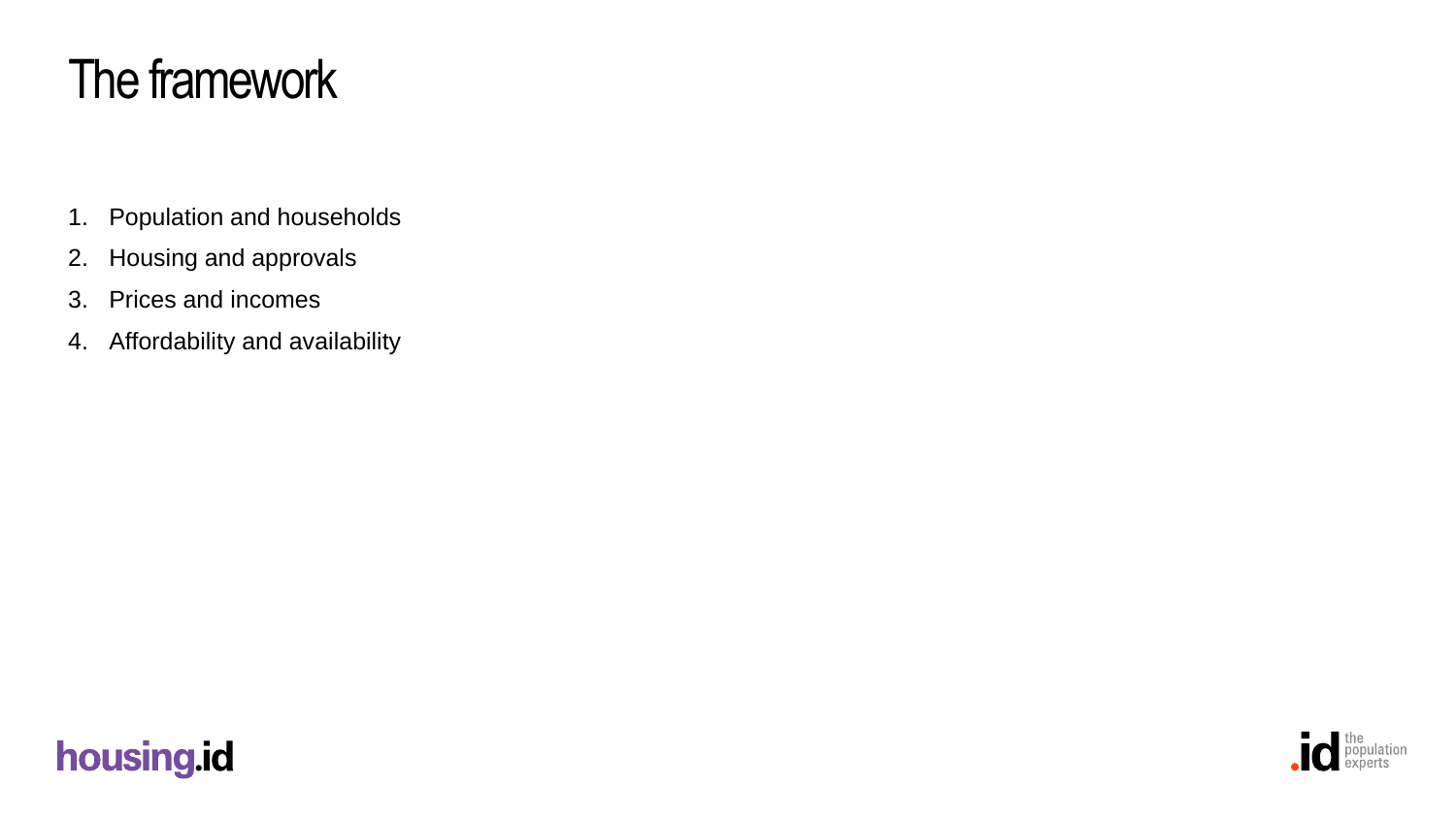## 1. Population and households

In this section, you want to provide an evidence base about

- [The current population \(ERP\) and how it is changing](https://profile.id.com.au/whittlesea/population-estimate)
- [Age profile](https://profile.id.com.au/whittlesea/five-year-age-groups)
- [Household types](https://profile.id.com.au/whittlesea/households)
- [Dominant tenure type and how that is changing](https://profile.id.com.au/whittlesea/tenure)
- See the full version of housing.id for an example of how we present data about the 'Type of dwelling that different households live in'.
- Dwellings, by household type [\(see example, City of Whittlesea\)](https://housing.id.com.au/whittlesea/population-households)



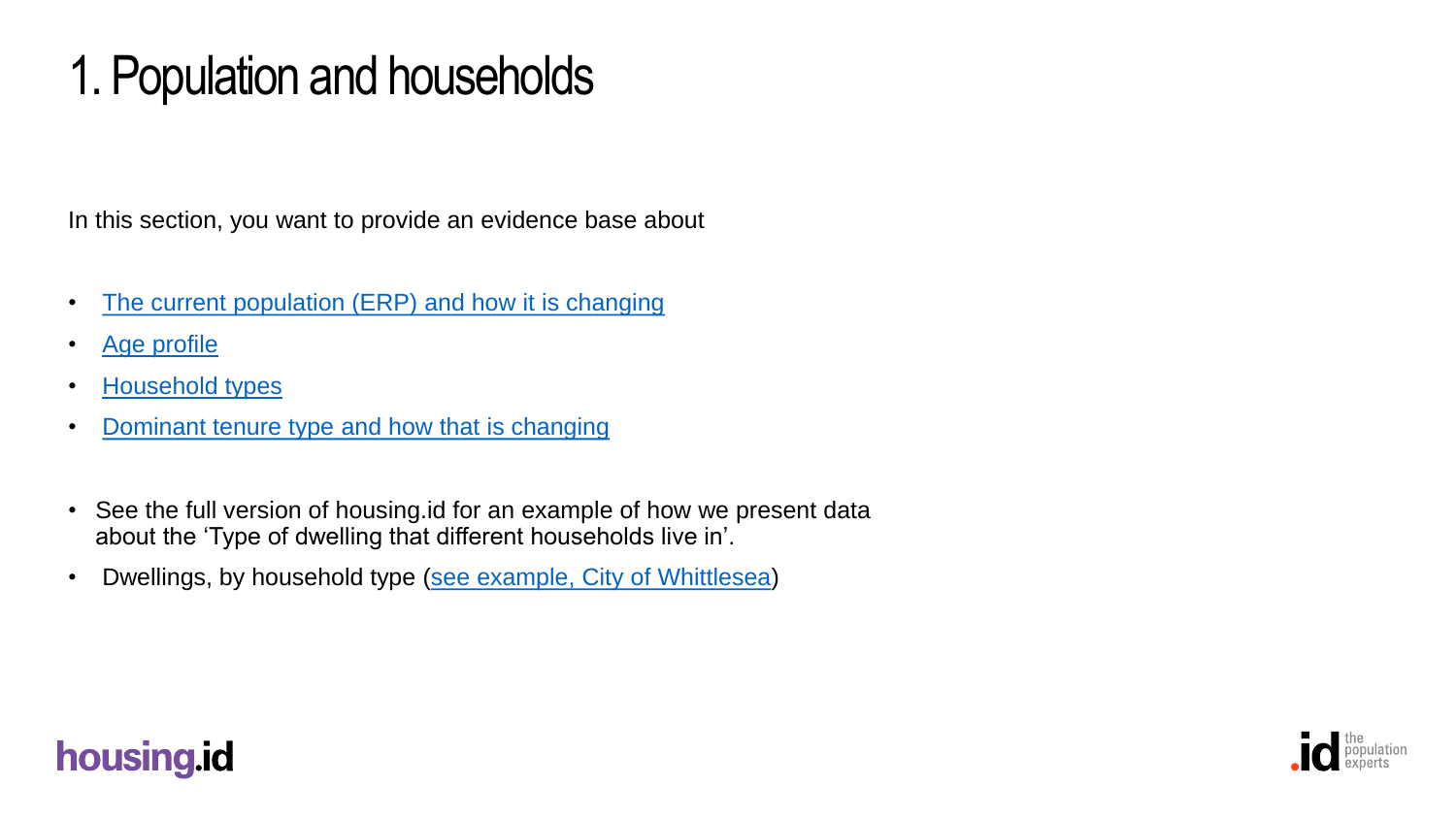#### Who lives in what type of housing?

Percent of households in dwelling types by household type, 2016

City of Whittlesea Greater Melbourne



Source: ABS Census, 2016.



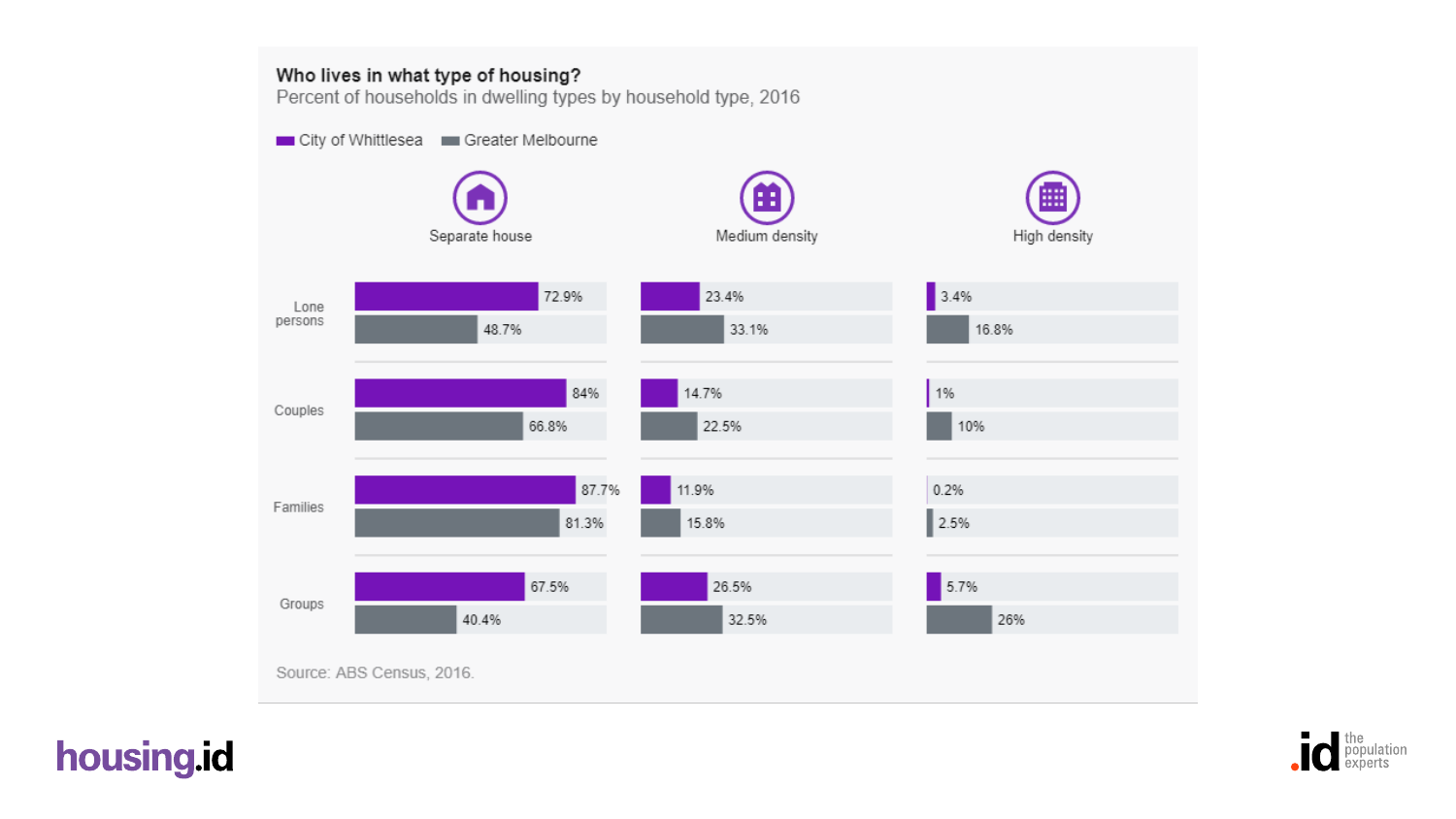## 2. Housing and approvals

- Next, we want to see what's happening with the physical dwellings in your area.
- [What is the dominant dwelling type and how is that changing?](https://profile.id.com.au/whittlesea/dwellings)
- [Number of bedrooms](https://profile.id.com.au/whittlesea/bedrooms)
- [Forecast future dwellings](https://forecast.id.com.au/whittlesea/population-households-dwellings)
- See the full version of housing.id for an example of how we present data about **Building approvals and completions**
- 'How is supply activity tracking?' ([see example, City of Whittlesea](https://housing.id.com.au/whittlesea/housing-and-approvals))



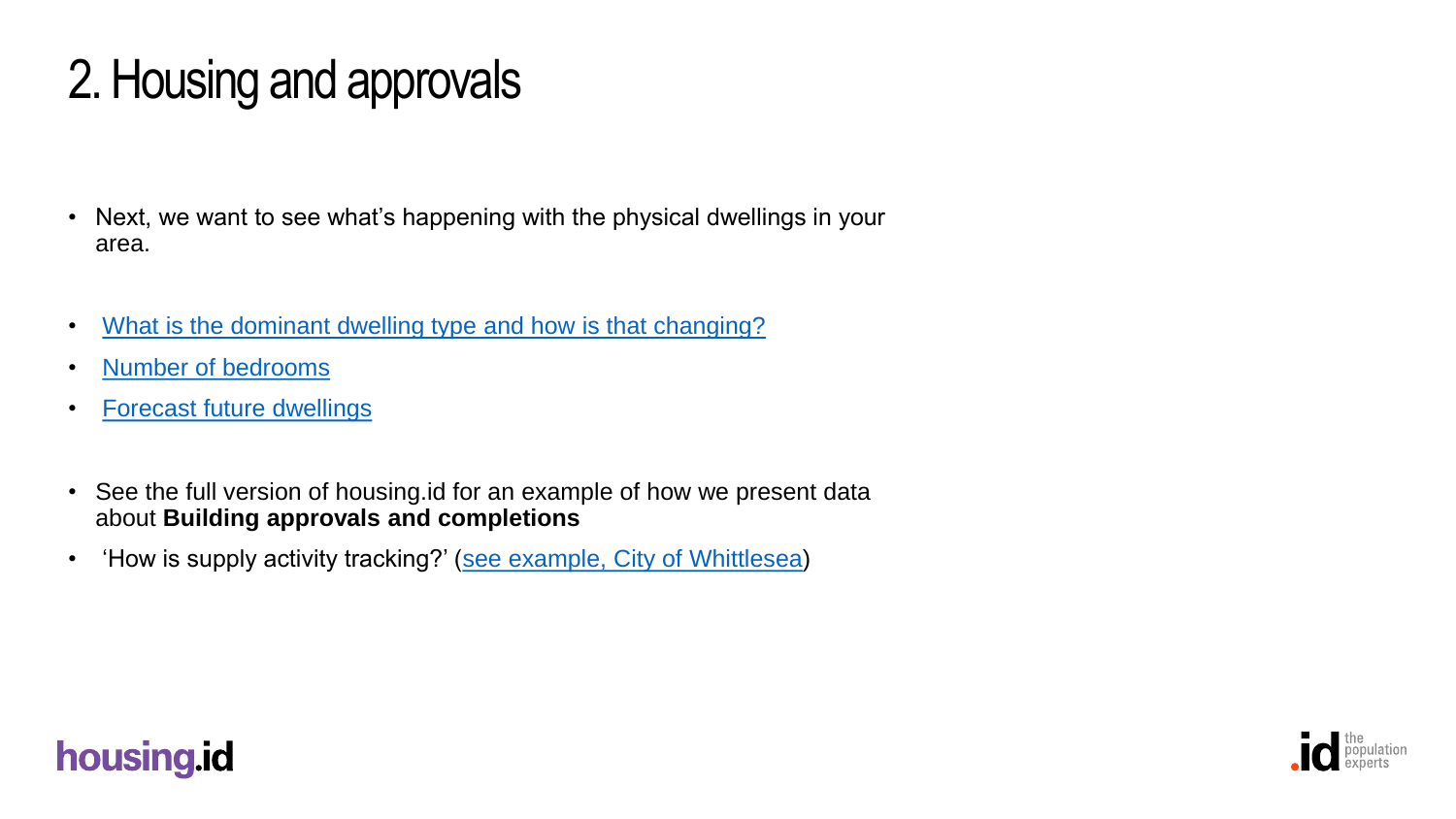## 3. Prices and incomes

- Then, put the data on house prices and local household incomes side-byside.
- [Household income quartiles](https://profile.id.com.au/whittlesea/household-income-quartiles)
- Historical change in income
- Cost of housing
	- [Buying a home –](https://economy.id.com.au/whittlesea/housing-values) house prices
	- [Renting a home –](https://economy.id.com.au/whittlesea/rental-listings) rental prices



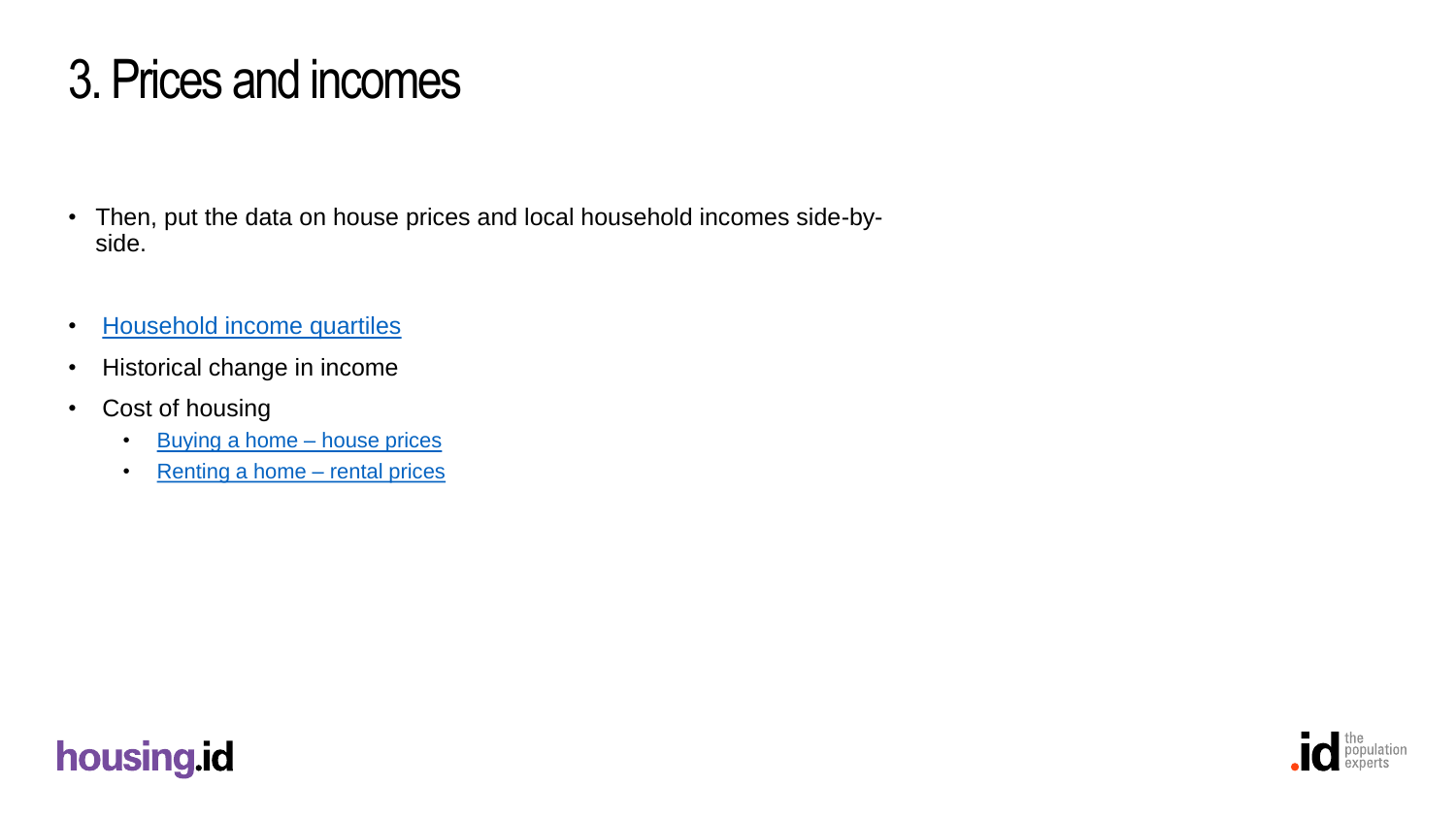## 4. Affordability and availability

- Finally, draw the evidence base from parts 1-3 together, to draw conclusions about the suitability, affordability and availability of current supply.
- Choosing a definition of housing stress that is relevant to your area
	- NATSEM (the 40/30 approach)
	- Very low, Low and Moderate incomes method
- [How many households are experiencing housing stress?](https://atlas.id.com.au/whittlesea)
- [Examples of how we present this data in the full version of housing.id](https://housing.id.com.au/whittlesea/affordability-and-availability)



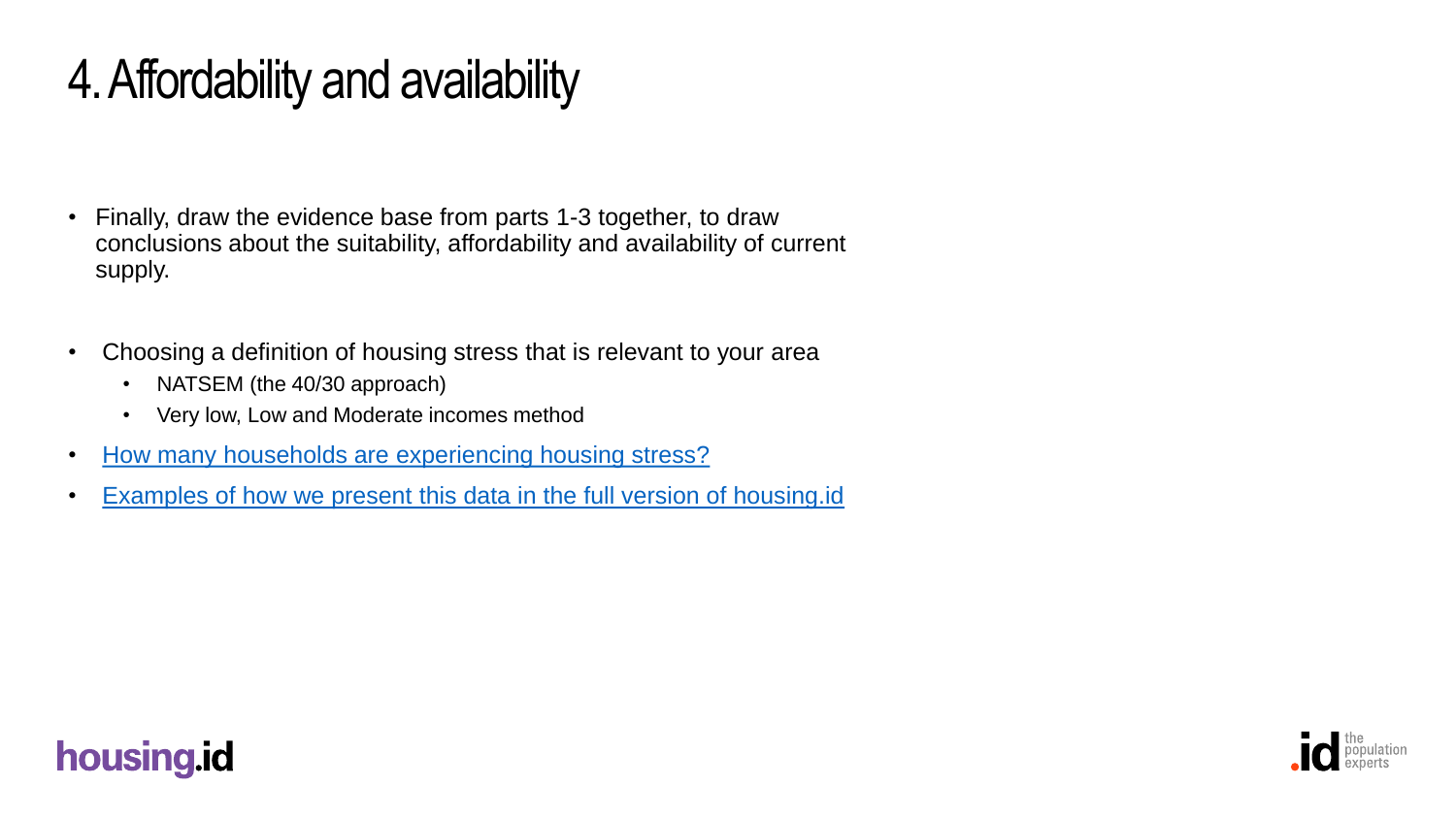#### Mortgage stress compared

Households with a mortgage in housing stress



#### Mortgage stress by income

Households with a mortgage in housing stress by income band



Source: ABS Census 2016.

#### housing.id

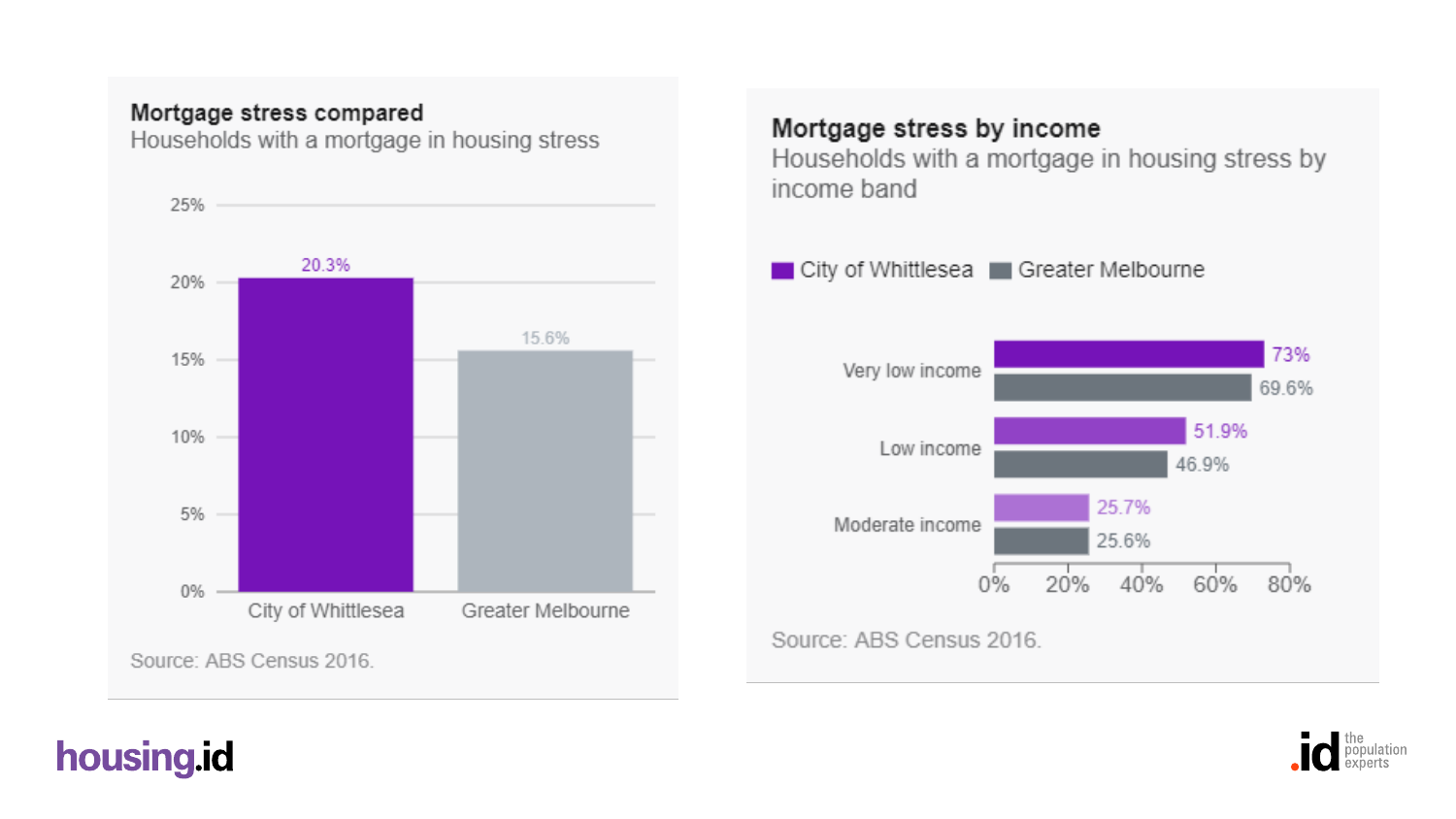Where to get the step-by-step guide



housing.id

#### For a copy go to: bit.ly/housingid



Housing .id starter guide  $\alpha$ 



Ļ